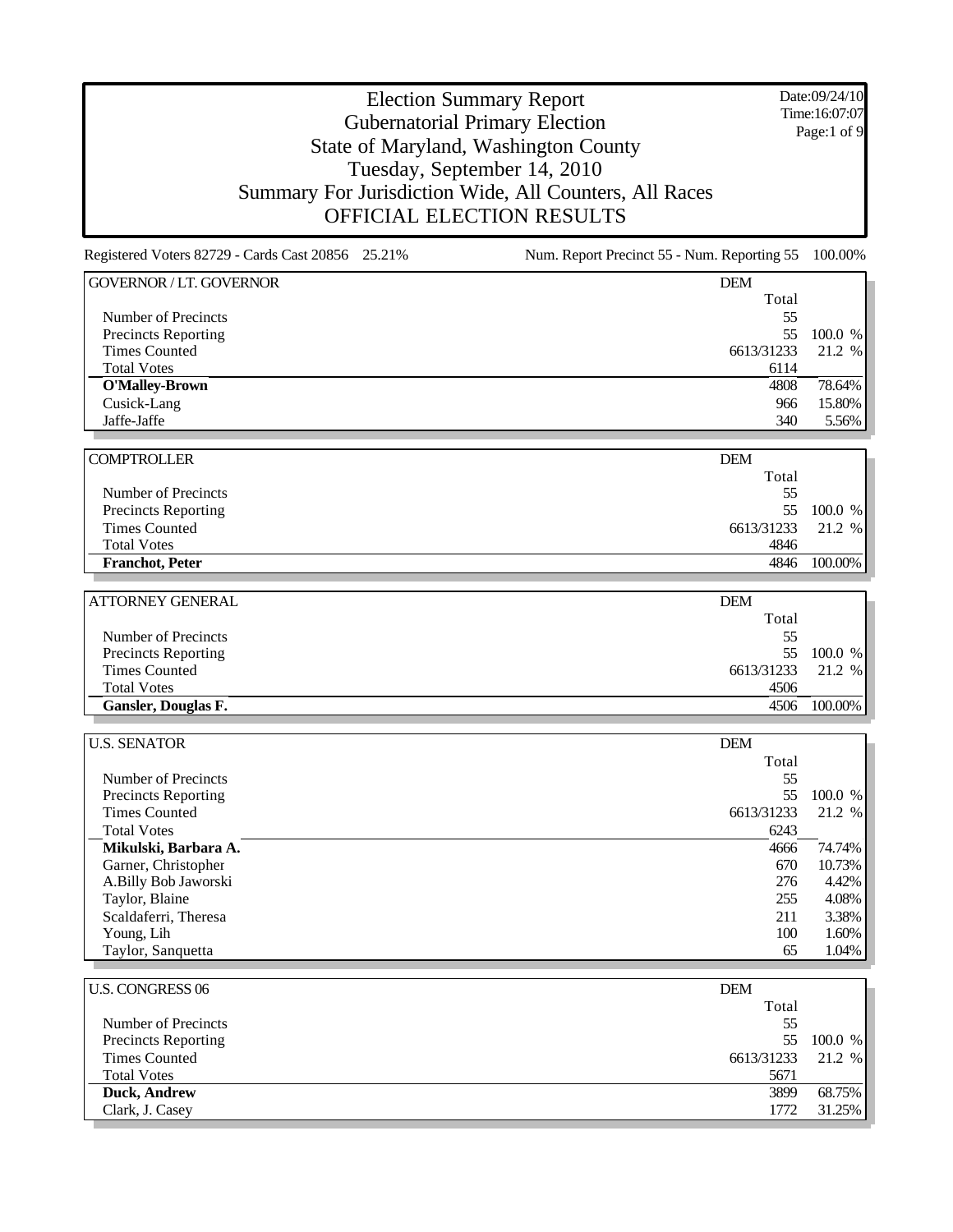Date:09/24/10 Time:16:07:07 Page:2 of 9

| Registered Voters 82729 - Cards Cast 20856 25.21% | Num. Report Precinct 55 - Num. Reporting 55 100.00% |                   |
|---------------------------------------------------|-----------------------------------------------------|-------------------|
| <b>STATE SENATOR 03</b>                           | <b>DEM</b>                                          |                   |
|                                                   | Total                                               |                   |
| Number of Precincts                               | 6                                                   |                   |
| Precincts Reporting                               | 6                                                   | 100.0 %           |
| <b>Times Counted</b>                              | 107/499                                             | 21.4 %            |
| <b>Total Votes</b>                                | 90                                                  |                   |
| Young, Ronald N.                                  | 60                                                  | 66.67%            |
| DeArmon, Don                                      | 30                                                  | 33.33%            |
| HOUSE OF DELEGATES 01C                            | <b>DEM</b>                                          |                   |
|                                                   | Total                                               |                   |
| Number of Precincts                               | 8                                                   |                   |
| Precincts Reporting                               | 8                                                   | 100.0 %           |
| <b>Times Counted</b>                              | 569/2742                                            | 20.8 %            |
| <b>Total Votes</b>                                | 341                                                 |                   |
| Lohr, Ronald                                      | 341                                                 | 100.00%           |
|                                                   |                                                     |                   |
| HOUSE OF DELEGATES 02A                            | <b>DEM</b><br>Total                                 |                   |
|                                                   |                                                     |                   |
| Number of Precincts                               | 20                                                  |                   |
| Precincts Reporting<br><b>Times Counted</b>       | 20<br>2300/9830                                     | 100.0 %<br>23.4 % |
| <b>Total Votes</b>                                | 1483                                                |                   |
|                                                   |                                                     |                   |
| Becker, Neil                                      | 1483                                                | 100.00%           |
|                                                   |                                                     |                   |
| HOUSE OF DELEGATES 02B                            | <b>DEM</b>                                          |                   |
| Number of Precincts                               | Total<br>16                                         |                   |
|                                                   | 16                                                  | 100.0 %           |
| Precincts Reporting<br><b>Times Counted</b>       |                                                     |                   |
| <b>Total Votes</b>                                | 1945/8663<br>1457                                   | 22.5 %            |
| Poffenberger, Brien                               | 1457                                                | 100.00%           |
|                                                   |                                                     |                   |
| HOUSE OF DELEGATES 02C                            | <b>DEM</b>                                          |                   |
|                                                   | Total                                               |                   |
| Number of Precincts                               | 21                                                  |                   |
| Precincts Reporting                               | 21                                                  | 100.0 %           |
| <b>Times Counted</b>                              | 1692/9499                                           | 17.8 %            |
| <b>Total Votes</b>                                | 1288                                                |                   |
| Donoghue, John P.                                 | 1288                                                | 100.00%           |
|                                                   |                                                     |                   |
| HOUSE OF DELEGATES 03B                            | <b>DEM</b>                                          |                   |
|                                                   | Total                                               |                   |
| Number of Precincts                               | 6                                                   |                   |
| Precincts Reporting                               | 6                                                   | 100.0 %           |
| <b>Times Counted</b>                              | 107/499                                             | 21.4 %            |
| <b>Total Votes</b>                                | 75                                                  |                   |
| Gilligan, Paul                                    | 75                                                  | 100.00%           |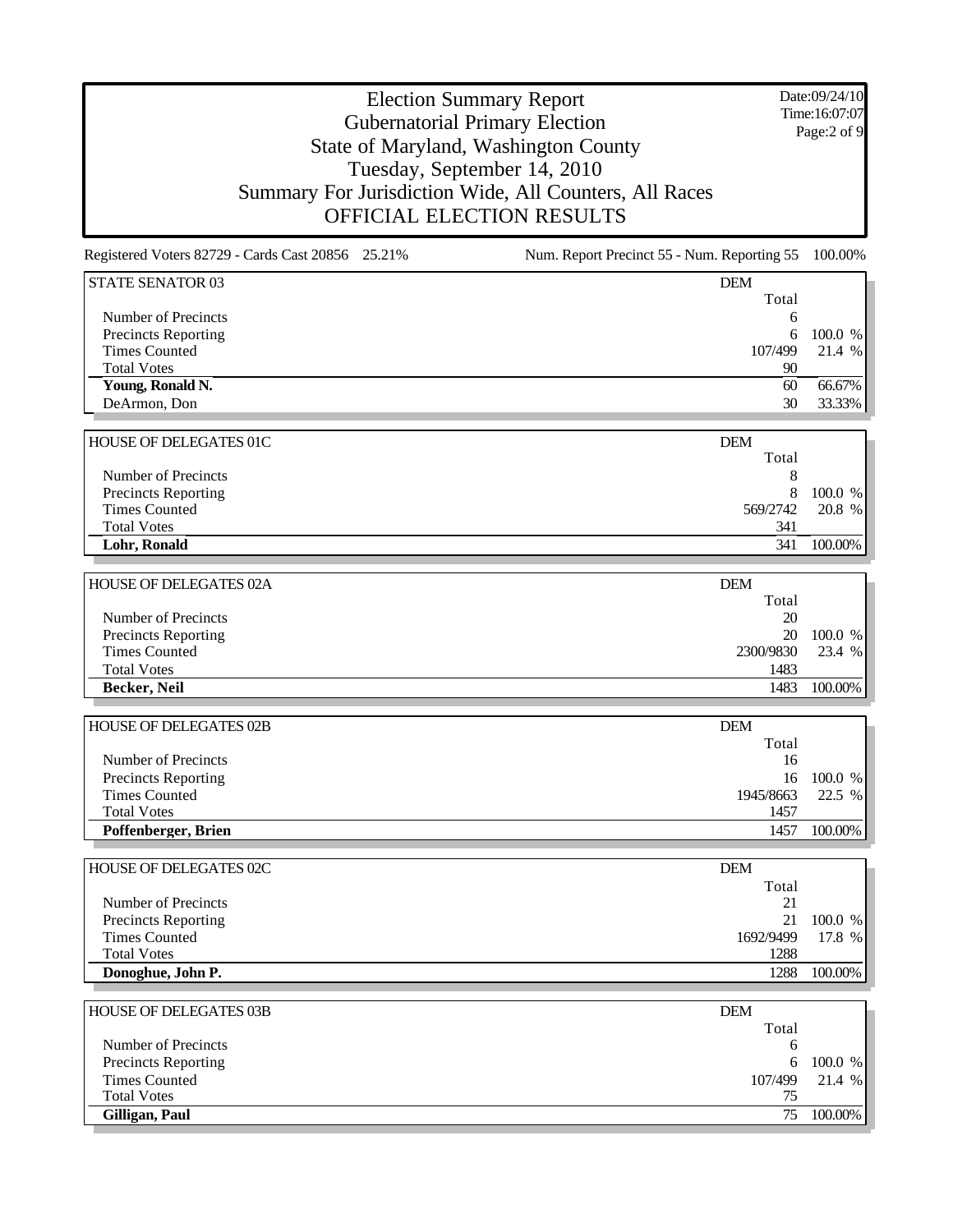Date:09/24/10 Time:16:07:07 Page:3 of 9

### Election Summary Report Gubernatorial Primary Election State of Maryland, Washington County Tuesday, September 14, 2010 Summary For Jurisdiction Wide, All Counters, All Races OFFICIAL ELECTION RESULTS

| Registered Voters 82729 - Cards Cast 20856 25.21% | Num. Report Precinct 55 - Num. Reporting 55 | 100.00%           |
|---------------------------------------------------|---------------------------------------------|-------------------|
| <b>COUNTY COMMISSIONER</b>                        | DEM                                         |                   |
|                                                   | Total                                       |                   |
| Number of Precincts                               | 55                                          |                   |
| Precincts Reporting                               | 55                                          | 100.0 %           |
| <b>Times Counted</b>                              | 6613/31233                                  | 21.2 %            |
| <b>Total Votes</b>                                | 5224                                        |                   |
| Aleshire, Kristin B.                              | 5224                                        | 100.00%           |
| <b>JUDGE CIRCUIT COURT 04</b>                     | <b>DEM</b>                                  |                   |
|                                                   | Total                                       |                   |
| Number of Precincts                               | 55                                          |                   |
| <b>Precincts Reporting</b>                        | 55                                          | 100.0 %           |
| <b>Times Counted</b>                              | 6613/31233                                  | 21.2 %            |
| <b>Total Votes</b>                                | 8984                                        |                   |
| Dwyer, Daniel P.                                  | 4504                                        | 50.13%            |
| McDowell, John H.                                 | 4480                                        | 49.87%            |
|                                                   |                                             |                   |
| <b>TREASURER</b>                                  | <b>DEM</b>                                  |                   |
|                                                   | Total                                       |                   |
| Number of Precincts                               | 55                                          |                   |
| Precincts Reporting                               | 55                                          | 100.0 %           |
| <b>Times Counted</b>                              | 6613/31233                                  | 21.2 %            |
| <b>Total Votes</b>                                | 5418                                        |                   |
| Hershey, Todd L.                                  | 5418                                        | 100.00%           |
| <b>CLERK CIRCUIT COURT</b>                        | <b>DEM</b>                                  |                   |
|                                                   | Total                                       |                   |
| Number of Precincts                               | 55                                          |                   |
| Precincts Reporting                               | 55                                          | 100.0 %           |
| <b>Times Counted</b>                              | 6613/31233                                  | 21.2 %            |
| <b>Total Votes</b>                                | 5449                                        |                   |
| Weaver, Dennis J.                                 | 5449                                        | 100.00%           |
|                                                   |                                             |                   |
| <b>REGISTER OF WILLS</b>                          | <b>DEM</b>                                  |                   |
|                                                   | Total                                       |                   |
| Number of Precincts                               | 55                                          |                   |
| Precincts Reporting                               | 55                                          | 100.0 %           |
| <b>Times Counted</b>                              | 6613/31233                                  | 21.2 %            |
| <b>Total Votes</b>                                | 4979                                        |                   |
| Malott, Jason A.                                  | 4979                                        | 100.00%           |
|                                                   |                                             |                   |
| <b>JUDGE ORPHANS COURT</b>                        | <b>DEM</b>                                  |                   |
|                                                   | Total                                       |                   |
| Number of Precincts                               | 55                                          |                   |
| Precincts Reporting<br><b>Times Counted</b>       | 55<br>6613/31233                            | 100.0 %<br>21.2 % |
|                                                   |                                             |                   |

**Taylor, Brent E.** 4857 100.00%

Total Votes 4857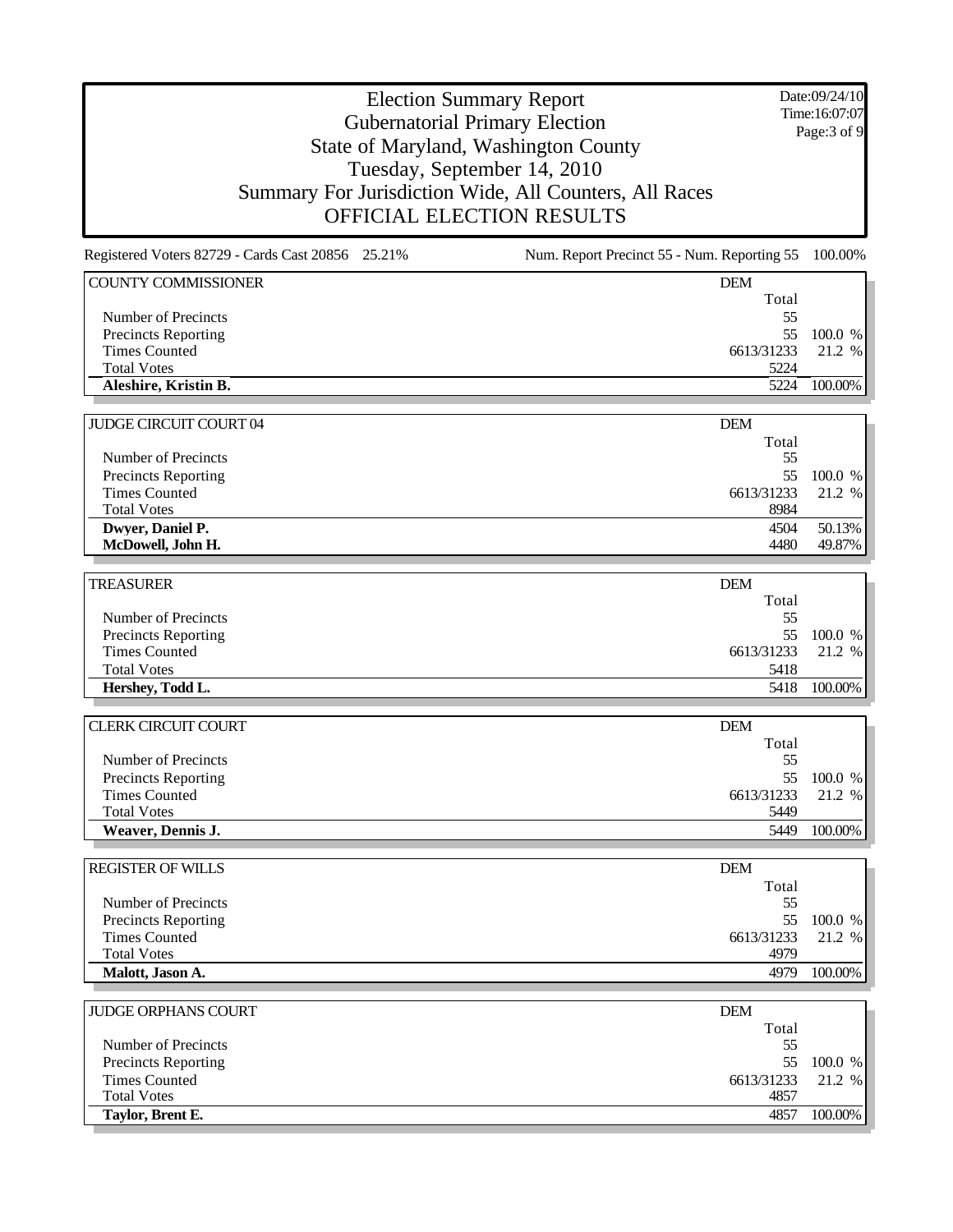Date:09/24/10 Time:16:07:07 Page:4 of 9

#### Election Summary Report Gubernatorial Primary Election State of Maryland, Washington County Tuesday, September 14, 2010 Summary For Jurisdiction Wide, All Counters, All Races OFFICIAL ELECTION RESULTS

Registered Voters 82729 - Cards Cast 20856 25.21% Num. Report Precinct 55 - Num. Reporting 55 100.00% SHERIFF DEMONSTRATION CONTROL IN THE SERVICE OF THE SERVICE OF THE SERVICE OF THE SERVICE OF THE SERVICE OF THE SERVICE OF THE SERVICE OF THE SERVICE OF THE SERVICE OF THE SERVICE OF THE SERVICE OF THE SERVICE OF THE SERVI Total Number of Precincts 55 Precincts Reporting 55 100.0 % 55 100.0 % 6613/31233 21.2 % 6613/31233 21.2 % 6613/31233 21.2 % 6613/31233 21.2 % 6613/31233 21.2 % 6613/31233 21.2 % 6613/31233 21.2 % 6613/31233 21.2 % 6613/31233 21.2 % 6613/31233 21.2 % Times Counted Total Votes 5248 **Mullendore, Douglas** 5248 100.00% DEM CENT COMMITTEE DEM Total Number of Precincts 55 Precincts Reporting 55 100.0 % Times Counted 6613/31233 21.2 % Total Votes 26419 **Paul, Elizabeth** 3505 13.27% **Kerns Ronald A** 3505 13.27% **S Kerns, Ronald A** 3382 12.80% **Martin, Claudia G.** 3344 12.66%

| IXULIIS, IXUIIGHU A        | ےں ر | 14.OV 70 |
|----------------------------|------|----------|
| Martin, Claudia G.         | 3344 | 12.66%   |
| Rickard, Edythe M.         | 3215 | 12.17%   |
| Barron, Larry N.           | 3195 | 12.09%   |
| Jackson, Blakeley A.       | 2840 | 10.75%   |
| Leazier, Jereme W.         | 2769 | 10.48%   |
| <b>Hooten, Ronnie Dean</b> | 2682 | 10.15%   |
| Oadri, Anwar               | 1487 | 5.63%    |

| <b>GOVERNOR / LT. GOVERNOR</b> | <b>REP</b>  |         |
|--------------------------------|-------------|---------|
|                                | Total       |         |
| Number of Precincts            | 55          |         |
| <b>Precincts Reporting</b>     | 55.         | 100.0 % |
| <b>Times Counted</b>           | 13613/36672 | 37.1 %  |
| <b>Total Votes</b>             | 13288       |         |
| <b>Ehrlich-Kane</b>            | 9091        | 68.42%  |
| Murphy-Ryman                   | 4197        | 31.58%  |

| <b>COMPTROLLER</b>   | <b>REP</b>  |         |
|----------------------|-------------|---------|
|                      | Total       |         |
| Number of Precincts  | 55          |         |
| Precincts Reporting  | 55          | 100.0 % |
| <b>Times Counted</b> | 13613/36672 | 37.1 %  |
| <b>Total Votes</b>   | 9062        |         |
| Campbell, William H. | 5879        | 64.88%  |
| Madigan, Brendan     | 2172        | 23.97%  |
| Girard, Armand F.    | 1011        | 11.16%  |
|                      |             |         |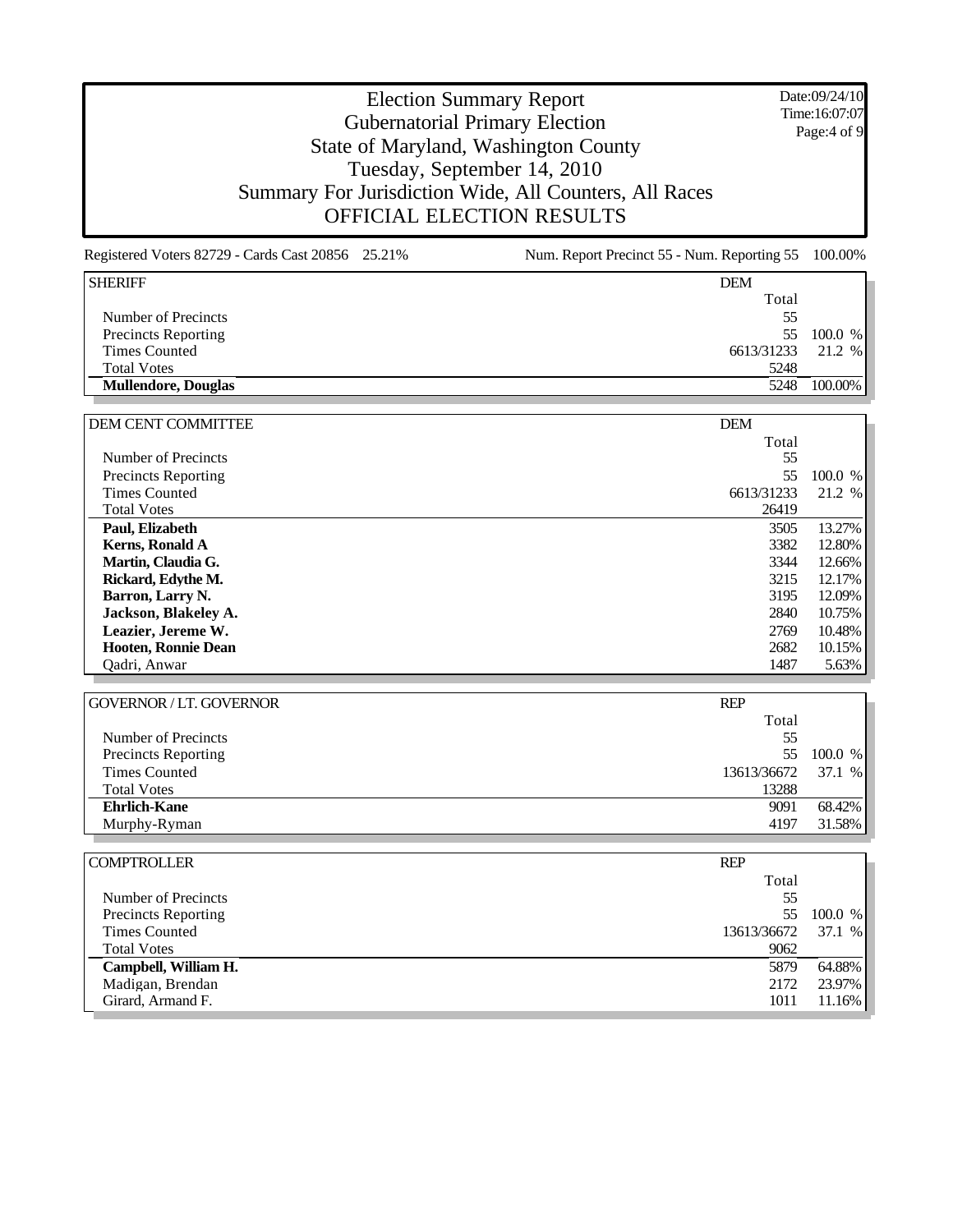Date:09/24/10 Time:16:07:07 Page:5 of 9

### Election Summary Report Gubernatorial Primary Election State of Maryland, Washington County Tuesday, September 14, 2010 Summary For Jurisdiction Wide, All Counters, All Races OFFICIAL ELECTION RESULTS

Registered Voters 82729 - Cards Cast 20856 25.21% Num. Report Precinct 55 - Num. Reporting 55 100.00% U.S. SENATOR REP Total Number of Precincts 55 Precincts Reporting 55 100.0 % 55 100.0 % 65 100.0 % 65 100.0 % 65 100.0 % 65 100.0 % 65 100.0 % 67 11 % 67 11 % 67 11 % 67 11 % 67 11 % 67 11 % 67 11 % 67 11 % 67 11 % 67 11 % 67 11 % 67 11 % 67 11 % 67 11 % 67 11 % 67 11 Times Counted Total Votes 10810 **Rutledge, Jim** 4230 39.13% Wargotz, Eric 3005 27.80% Cohen, Neil H. 722 6.68% alexander, Joseph 722 5.48% Alexander, Joseph Dempsey, Stephens 507 4.69% McAndrew, Daniel W 415 3.84% Kimble, John B. 335 3.10% Graham, Samuel R. Sr 308% and Street and Street and Street and Street and Street and Street and Street and Street and Street and Street and Street and Street and Street and Street and Street and Street and Street and Stree Asbury, Barry Steve 262 2.42% 2.42% 2.42% 2.42% 2.42% 2.42% 2.42% 2.42% 2.42% 2.42% 2.42% 2.529% 2.42% 2.529% Kump, Gregory L. Vendetti, Eddie 1.49% and 1.49% and 1.49% and 1.49% and 1.49% and 1.49% and 1.49% and 1.49% and 1.49% and 1.49% U.S. CONGRESS 06 REP Total Number of Precincts 55 Precincts Reporting 55 100.0 % 55 100.0 % 55 100.0 % 65 100.0 % 65 100.0 % 65 100.0 % 65 100.0 % 67 11 % 67 11 % 67 11 % 67 11 % 67 11 % 67 11 % 67 11 % 67 11 % 67 11 % 67 11 % 67 11 % 67 11 % 67 11 % 67 11 % 67 11 % 67 11 Times Counted Total Votes 12662 **Bartlett, Roscoe G.** 8220 64.92% Krysztoforski, J. 2962 23.39% Taylor, Steve 744 5.88% Wilson, Seth Edward 528 4.17% Janda, Dennis B 208 1.64%

| Edwards, George C.         | 100.00%<br>947      |  |
|----------------------------|---------------------|--|
| <b>Total Votes</b>         | 947                 |  |
| Times Counted              | 32.6 %<br>1479/4538 |  |
| <b>Precincts Reporting</b> | $100.0~\%$<br>8     |  |
| Number of Precincts        |                     |  |
|                            | Total               |  |
| <b>STATE SENATOR 01</b>    | <b>REP</b>          |  |

| <b>STATE SENATOR 02</b>     | <b>REP</b>  |         |
|-----------------------------|-------------|---------|
|                             | Total       |         |
| Number of Precincts         | 49          |         |
| <b>Precincts Reporting</b>  | 49          | 100.0 % |
| <b>Times Counted</b>        | 11979/31657 | 37.8 %  |
| <b>Total Votes</b>          | 11779       |         |
| <b>Shank, Christopher B</b> | 6720        | 57.05%  |
| Munson, Donald F.           | 5059        | 42.95%  |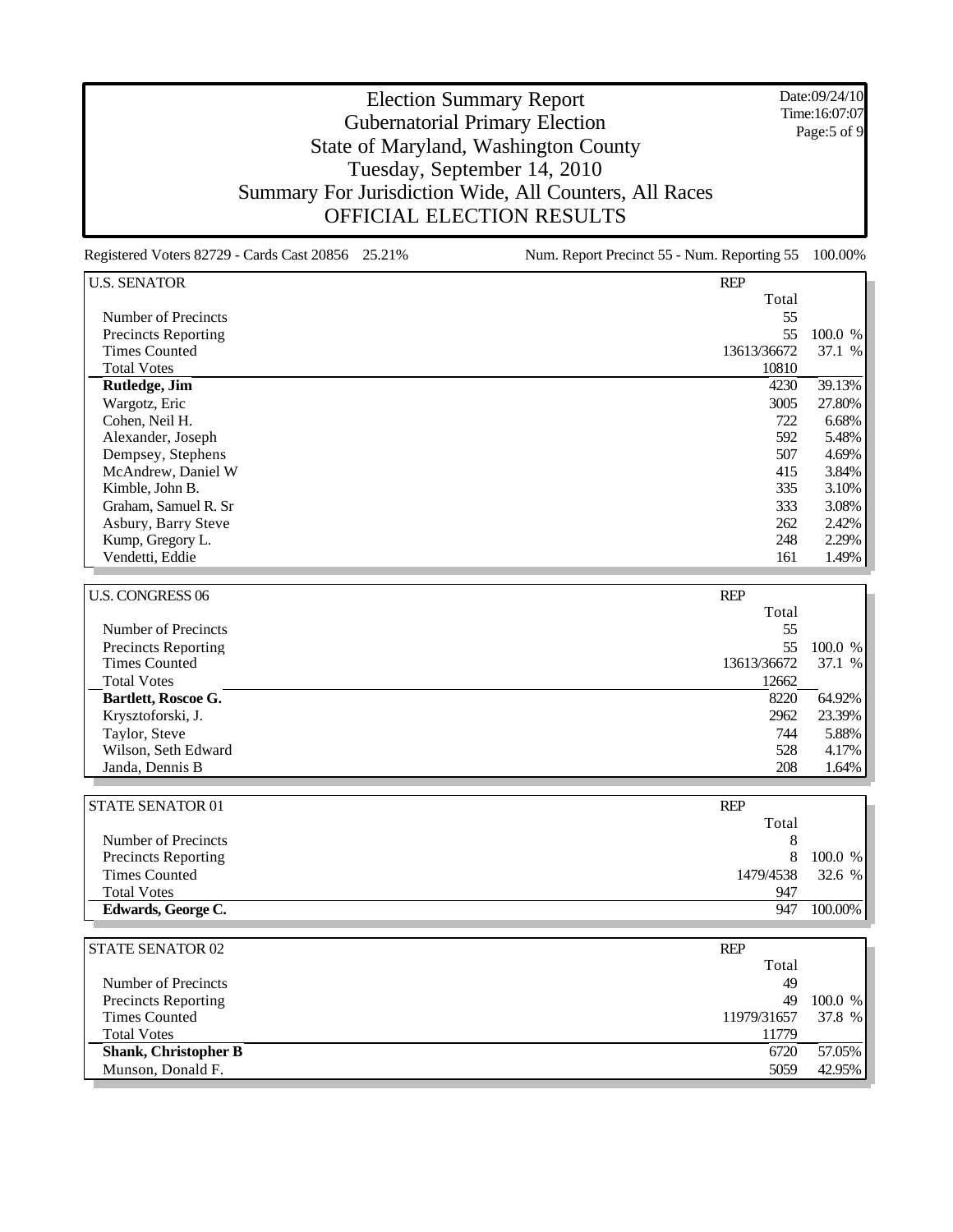Date:09/24/10 Time:16:07:07 Page:6 of 9

| Registered Voters 82729 - Cards Cast 20856 25.21% | Num. Report Precinct 55 - Num. Reporting 55 100.00% |         |
|---------------------------------------------------|-----------------------------------------------------|---------|
| STATE SENATOR 03                                  | <b>REP</b>                                          |         |
|                                                   | Total                                               |         |
| Number of Precincts                               | 6                                                   |         |
| <b>Precincts Reporting</b>                        |                                                     | 100.0 % |
| <b>Times Counted</b>                              | 155/477                                             | 32.5 %  |
| <b>Total Votes</b>                                | 124                                                 |         |
| Mooney, Alex X.                                   | 124                                                 | 100.00% |
|                                                   |                                                     |         |

| HOUSE OF DELEGATES 01C     | <b>REP</b> |            |
|----------------------------|------------|------------|
|                            | Total      |            |
| Number of Precincts        |            |            |
| <b>Precincts Reporting</b> | 8          | 100.0 %    |
| Times Counted              | 1479/4538  | 32.6 %     |
| <b>Total Votes</b>         | 1056       |            |
| Myers, LeRoy E.            | 1056       | $100.00\%$ |

| <b>HOUSE OF DELEGATES 02A</b> | <b>REP</b> |         |
|-------------------------------|------------|---------|
|                               | Total      |         |
| Number of Precincts           | 20         |         |
| <b>Precincts Reporting</b>    | 20         | 100.0 % |
| <b>Times Counted</b>          | 5302/13131 | 40.4 %  |
| <b>Total Votes</b>            | 5029       |         |
| Serafini, Andrew A.           | 2672       | 53.13%  |
| Stouffer, Denny               | 1231       | 24.48%  |
| Wivell, William J.            | 1126       | 22.39%  |

| HOUSE OF DELEGATES 02B     | <b>REP</b> |         |
|----------------------------|------------|---------|
|                            | Total      |         |
| Number of Precincts        | 16         |         |
| <b>Precincts Reporting</b> | 16         | 100.0 % |
| <b>Times Counted</b>       | 4203/11266 | 37.3 %  |
| <b>Total Votes</b>         | 3943       |         |
| Parrott, Neil              | 3199       | 81.13%  |
| Brennan, Ted               | 744        | 18.87%  |

| <b>HOUSE OF DELEGATES 02C</b> | <b>REP</b> |         |
|-------------------------------|------------|---------|
|                               | Total      |         |
| Number of Precincts           | 21         |         |
| <b>Precincts Reporting</b>    | 21         | 100.0 % |
| Times Counted                 | 2474/7260  | 34.1 %  |
| <b>Total Votes</b>            | 1598       |         |
| Meinelschmidt, Cort           | 1598       | 100.00% |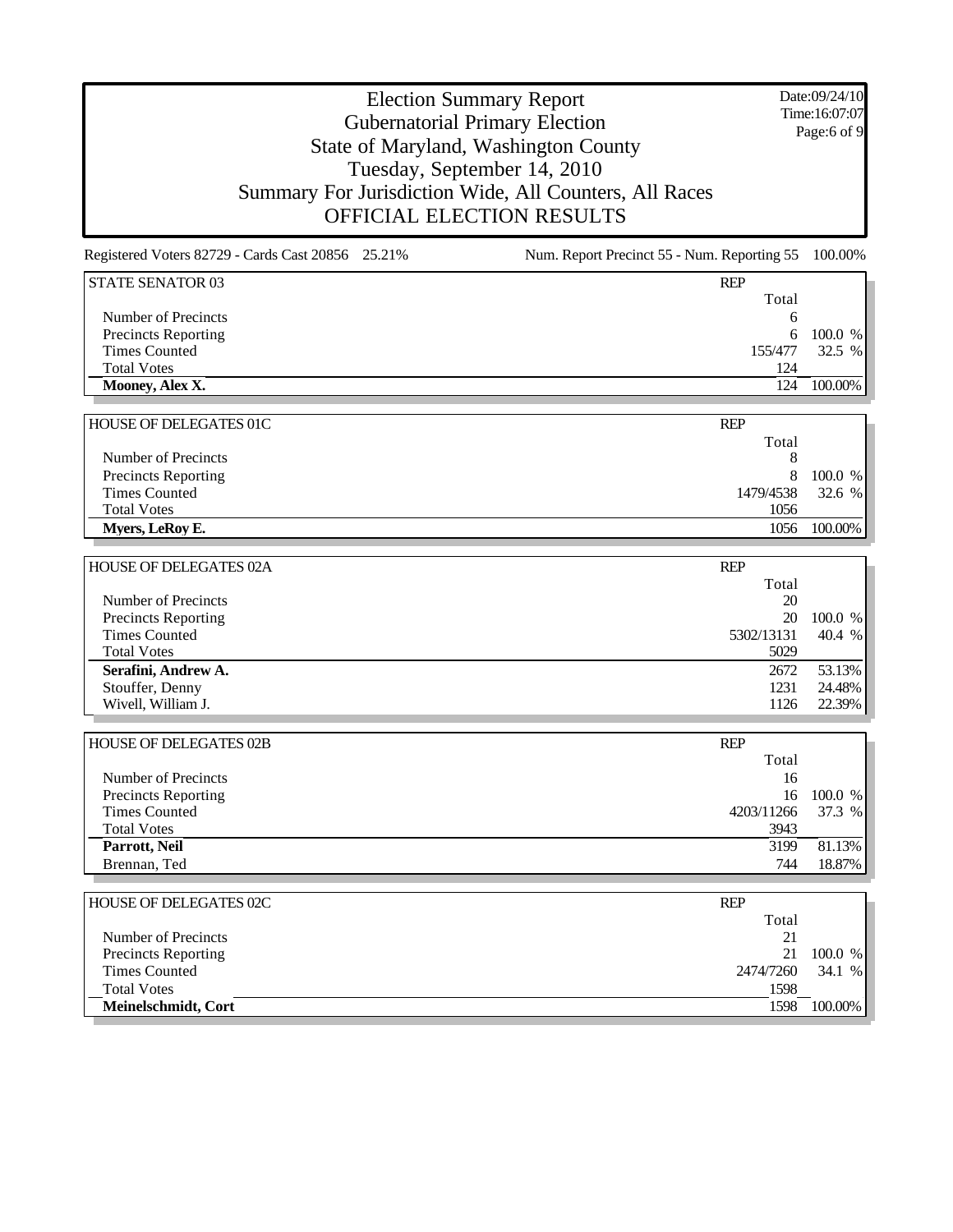Date:09/24/10 Time:16:07:08 Page:7 of 9

| Registered Voters 82729 - Cards Cast 20856 25.21% | Num. Report Precinct 55 - Num. Reporting 55 | 100.00%  |
|---------------------------------------------------|---------------------------------------------|----------|
| <b>HOUSE OF DELEGATES 03B</b>                     | <b>REP</b>                                  |          |
|                                                   | Total                                       |          |
| Number of Precincts                               | 6                                           |          |
| <b>Precincts Reporting</b>                        | 6                                           | 100.0 %  |
| <b>Times Counted</b>                              | 155/477                                     | 32.5 $%$ |
| <b>Total Votes</b>                                | 150                                         |          |
| Hough, Michael                                    | 128                                         | 85.33%   |
| Jenkins, Charles                                  | 22                                          | 14.67%   |
|                                                   |                                             |          |

| <b>COUNTY COMMISSIONER</b> | <b>REP</b>  |          |
|----------------------------|-------------|----------|
|                            | Total       |          |
| Number of Precincts        | 55          |          |
| <b>Precincts Reporting</b> | 55          | 100.0 %  |
| <b>Times Counted</b>       | 13613/36672 | 37.1%    |
| <b>Total Votes</b>         | 51361       |          |
| <b>Barr, John Franklin</b> | 7266        | 14.15%   |
| <b>Baker, Terry Lee</b>    | 6837        | 13.31%   |
| <b>Cline, Jeffrey Alan</b> | 6811        | 13.26%   |
| <b>McKinley, William B</b> | 5385        | 10.48%   |
| <b>Callaham, Ruth Anne</b> | 5097        | 9.92%    |
| Wivell, Robin Lynne        | 4846        | 9.44%    |
| Munson, John C.            | 3311        | 6.45%    |
| Miller, John "Jack"        | 3193        | 6.22%    |
| Henson, Charlie            | 3129        | $6.09\%$ |
| Simmers, Kevin S.          | 2927        | 5.70%    |
| Vindivich, Nick G.         | 1511        | 2.94%    |
| Frazee, Walter C.          | 1048        | $2.04\%$ |

| <b>JUDGE CIRCUIT COURT 04</b> | <b>REP</b>  |         |
|-------------------------------|-------------|---------|
|                               | Total       |         |
| Number of Precincts           | 55          |         |
| <b>Precincts Reporting</b>    | 55          | 100.0 % |
| <b>Times Counted</b>          | 13613/36672 | 37.1 %  |
| <b>Total Votes</b>            | 15354       |         |
| Dwyer, Daniel P.              | 7711        | 50.22%  |
| McDowell, John H.             | 7643        | 49.78%  |

| <b>STATE'S ATTORNEY</b>    | <b>REP</b>  |         |
|----------------------------|-------------|---------|
|                            | Total       |         |
| Number of Precincts        | 55          |         |
| <b>Precincts Reporting</b> | 55.         | 100.0 % |
| Times Counted              | 13613/36672 | 37.1%   |
| <b>Total Votes</b>         | 8958        |         |
| <b>Strong, Charles P</b>   | 8958        | 100.00% |
|                            |             |         |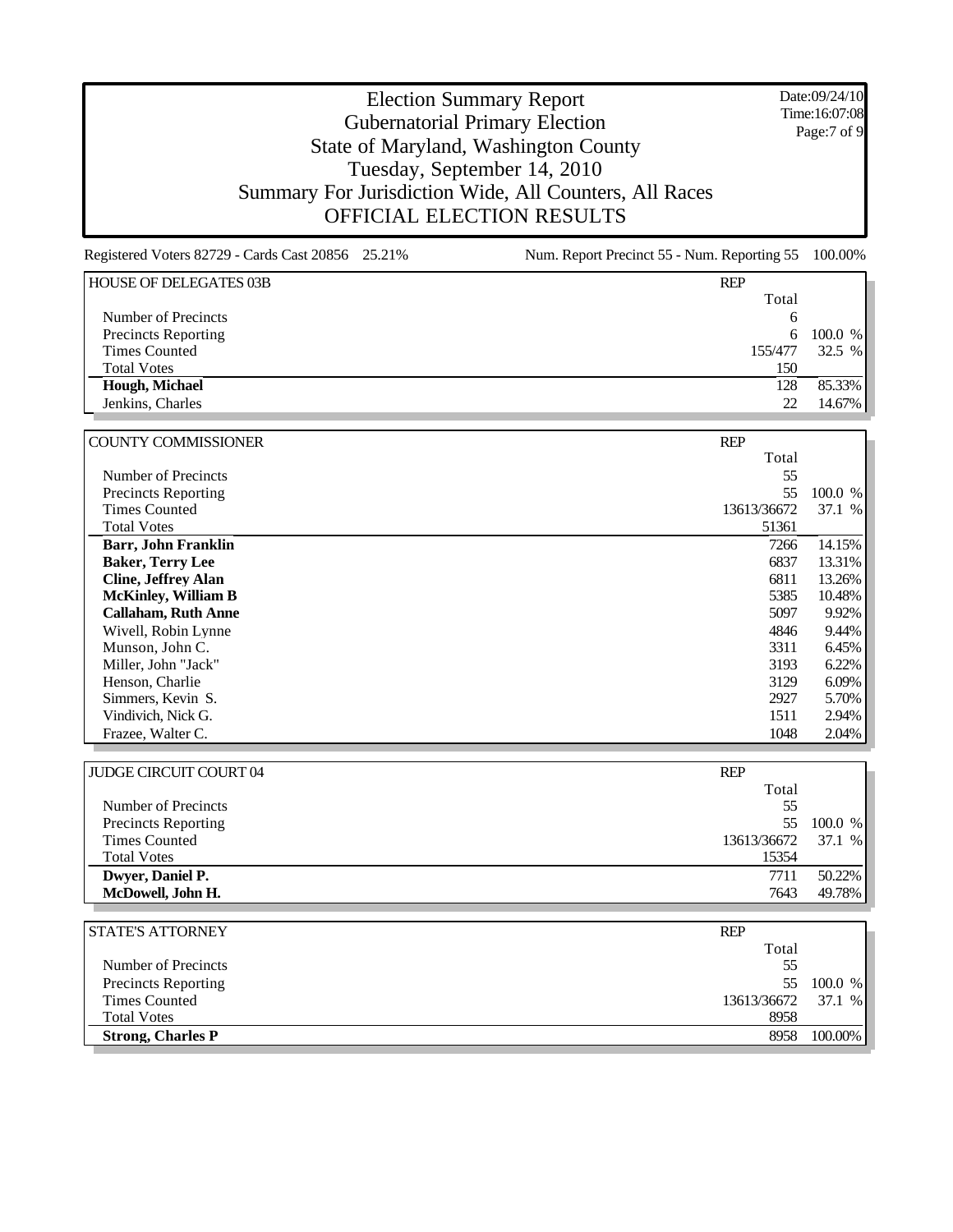Date:09/24/10 Time:16:07:08 Page:8 of 9

### Election Summary Report Gubernatorial Primary Election State of Maryland, Washington County Tuesday, September 14, 2010 Summary For Jurisdiction Wide, All Counters, All Races OFFICIAL ELECTION RESULTS

| Registered Voters 82729 - Cards Cast 20856 25.21% | Num. Report Precinct 55 - Num. Reporting 55 | 100.00%   |
|---------------------------------------------------|---------------------------------------------|-----------|
| <b>REGISTER OF WILLS</b>                          | <b>REP</b>                                  |           |
|                                                   | Total                                       |           |
| Number of Precincts                               | 55                                          |           |
| <b>Precincts Reporting</b>                        | 55                                          | 100.0 %   |
| Times Counted                                     | 13613/36672                                 | 37.1%     |
| <b>Total Votes</b>                                | 8457                                        |           |
| <b>Easton, Forrest</b>                            | 8457                                        | 100.00%   |
|                                                   |                                             |           |
| <b>JUDGE ORPHANS COURT</b>                        | <b>REP</b>                                  |           |
|                                                   | Total                                       |           |
| Number of Precincts                               | 55                                          |           |
| Precincts Reporting                               | 55                                          | 100.0 %   |
| <b>Times Counted</b>                              | 13613/36672                                 | 37.1<br>% |
| <b>Total Votes</b>                                | 21214                                       |           |
| Shriver, John M.                                  | 7749                                        | 36.53%    |

| <b>SHERIFF</b>              | <b>REP</b>  |            |
|-----------------------------|-------------|------------|
|                             | Total       |            |
| Number of Precincts         | 55          |            |
| <b>Precincts Reporting</b>  | 55          | 100.0 %    |
| Times Counted               | 13613/36672 | 37.1 %     |
| <b>Total Votes</b>          | 8727        |            |
| <b>Woods, James Michael</b> | 8727        | $100.00\%$ |

**Adair, Robert** 6735 31.75%

**Novinger, Frank E.** 6730

| <b>REP CENT COMMITTEE</b>  | <b>REP</b>  |         |
|----------------------------|-------------|---------|
|                            | Total       |         |
| Number of Precincts        | 55          |         |
| <b>Precincts Reporting</b> | 55          | 100.0 % |
| <b>Times Counted</b>       | 13613/36672 | 37.1 %  |
| <b>Total Votes</b>         | 56579       |         |
| Myers, Mildred L.          | 6855        | 12.12%  |
| <b>Stouffer, Sue</b>       | 6625        | 11.71%  |
| <b>Buchman, Randy</b>      | 6550        | 11.58%  |
| <b>Sweeney, Robert</b>     | 6455        | 11.41%  |
| Warner, Jim                | 6378        | 11.27%  |
| <b>Kerns, Marilee Lum</b>  | 6086        | 10.76%  |
| Spruill, Teresa            | 5951        | 10.52%  |
| Givens, Ray                | 5866        | 10.37%  |
| Showe, Stephen M.          | 5813        | 10.27%  |